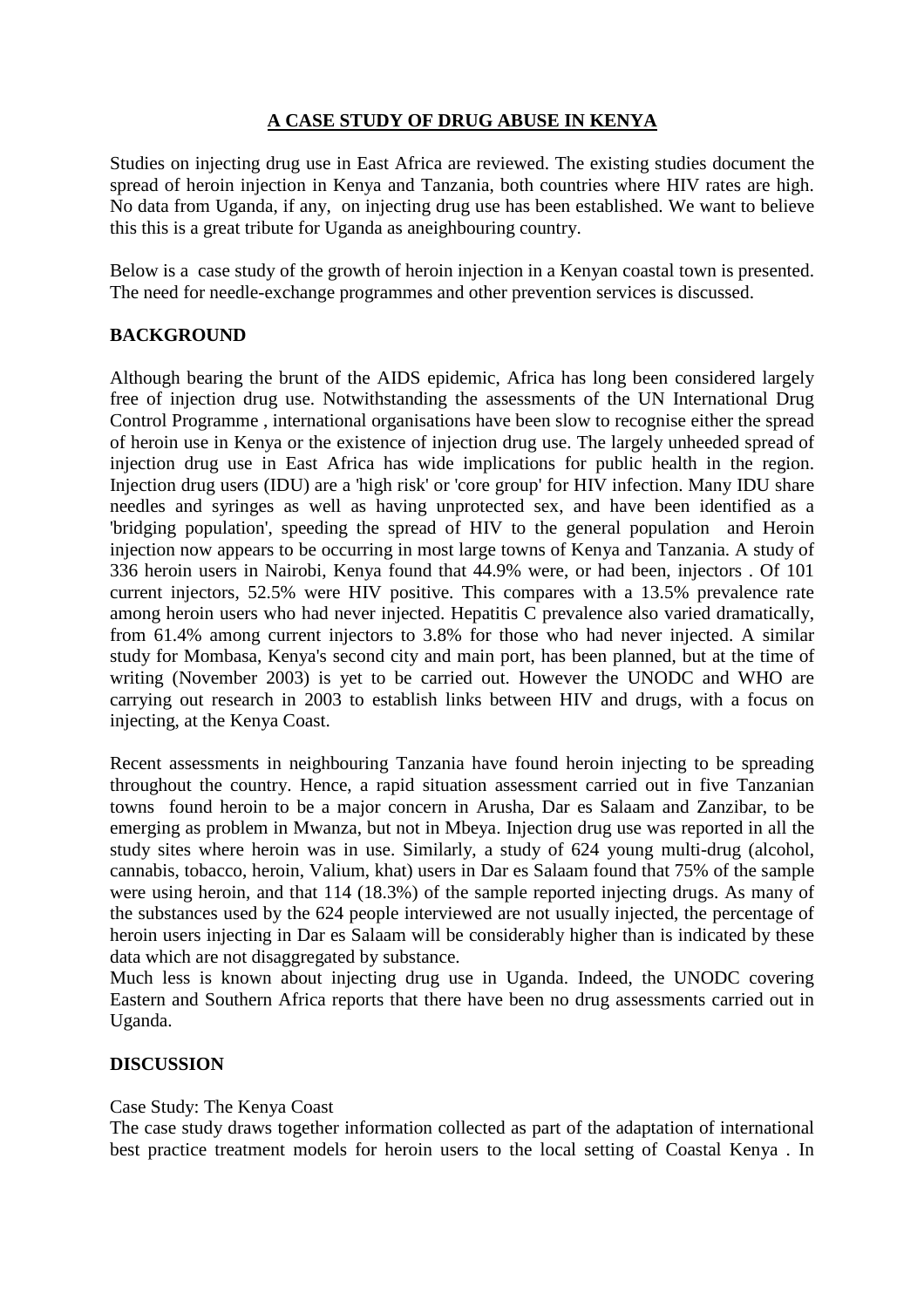addition, data was collected on heroin users and injecting patterns, as part of a larger ESRC funded study of women heroin users and their reproductive health.

Heroin has been a street drug at the Kenya coast since the 1980s where its use has spread from a few large towns to many smaller settlements, including some rural villages. The increasingly easy availability of heroin is linked to the 1980s tourist boom when Italian investors set up businesses with local partners. The Swahili community were particularly affected because they were in the forefront of the tourist industry and came into direct contact with Europeans requesting heroin .

Until 1999, inhalation of vapour or 'chasing' 'brown sugar' was the dominant mode of use and the majority of heroin users at the Kenya coast were not injecting. 'White crest', a substance said by users to come from Thailand, started being mentioned in 1998 in Mombasa. 'White crest' cannot be chased but is easily injected. In late 1999 'brown sugar' disappeared from smaller coastal towns of Malindi and Watamu, and was replaced entirely by 'white crest'. Many chasers of 'brown sugar' became injectors of 'white crest'. The move to injecting was precipitated by the changes in the heroin supply that occurred in 1999. The UNDCP has been aware of heroin trafficking though the region. The publication by the UNDCP of trafficking routes from South Asia coincided with the decline in importance of such supply channels and the introduction of 'white crest.

The ESRC study focused exclusively on Malindi, a town with a population of about 100,000. Since the 1960s Malindi has been a tourist resort. However, the town is an old Swahili citystate, already well established when Vasco da Gama visited 500 years ago en route to India. The original inhabitants of the area are Swahili fisher-people and traders. They have been joined by migrants from the rural hinterland and from the Kenya highlands, as well as by a significant minority of Europeans who own property in the area and are Kenyan residents. In Malindi the switch to injecting heroin occurred in an area with high HIV rates. Sentinel surveillance carried out in antenatal clinics in the district showed a rate of 10% of attendees being HIV positive . This figure was an average obtained from rural and urban areas within the district. In 2001 local health officials estimated that the HIV prevalence rate in the town was approximately 20%. It appears that the rate has remained at this high level, as about 20% of VCT clients undergoing HIV testing in the three centres operation in the District in July

# **ESRC STUDY METHODS**

2003 were positive (personal communication, VCT worker).

One objective of the ESRC study was to estimate the numbers of male and female users in the town in 2000, while ethnographic fieldwork enabled a more in depth understanding of patterns of heroin use and the emerging sub-culture. The methods used in the ESRC study to collect the findings reported here are summarised below: Estimating user numbers

Users were asked to provide estimates of numbers of male and female users and how many were injectors. The lists of male users were cross-checked in interviews with other users to assess their reliability and to provide a source of data on which to base estimates of the number of male users residing in the town. The lists containing names of women users were the starting point for the snowball sample.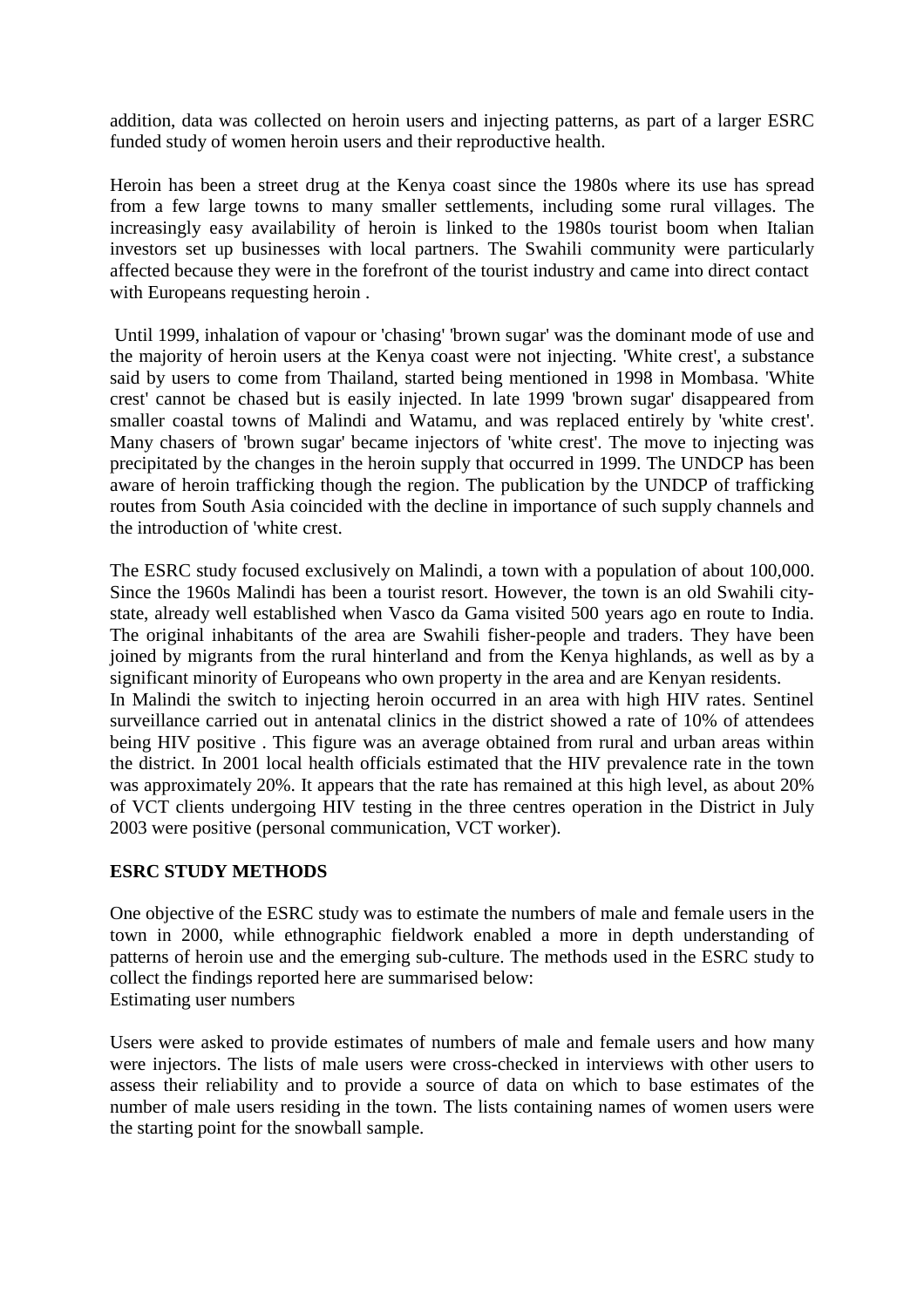Snowball sampling has been used in the UK to contact drug users not known to the treatment services. The technique involves using each individual in the sample as a sampling node to generate the next subject until the sample is exhausted and . Snowball sampling has a number of potential drawbacks. For example, secret drug users who buy their supplies from different sources and use heroin alone could be missed from a sample generated from individuals who are part of a separate user network. Networks of heroin users might be formed along ethnic or class grounds, with members of one network having little or no knowledge of users in other networks.

In Malindi, Swahili people were concentrated in the old town area, but also lived in most neighbourhoods of the town. In addition, non-Swahili Kenyans were part of the same network of Swahili users living in the old town, and visited the area to purchase and use heroin and to meet other users. Men and women from various ethnic groups typically use heroin together, thereby overriding Swahili and Kenyan norms of gender and ethnic-based social segregation. However, a second network of European, mostly Italian users, exists, but was considered beyond the scope of the study. No attempt was made to include them in the estimates. In Malindi, where there appears to be one network of local users, a snowball sample was a useful means of contacting women users with a view to estimating their total number in the town.

Starting with two women, female users were asked to list other women users. These were contacted and in turn asked to provide the names of other women users. They were also requested to participate in the study and assurances of confidentiality were made. Women were contacted all over the town until no new names appeared. In many cases this involved two 'generations' of individuals, and sometimes three. Throughout the research, SB updated her information on the identity of known women users, but during about two years of fieldwork few new names appeared.

# **(Participant)-Observation**

Ethnographic research methods involving participant-observation that 'collect rich qualitative data' enable researchers, who have gained the trust of groups of drug users, to observe their behaviour, hear about how they talk about drugs and join their social networks 1. Observation is also a means of validating the accuracy of reported behaviour.

Between March 2000 and October 2001, participant observation and in-depth interviews amongst heroin users were carried out by SB, mostly during three main periods of fieldwork lasting between two to three months, but also during three shorter visits of between two to four weeks. Through initial contacts from amongst the users already known to SB or contacted with the assistance of a key informant, Ali, SB located 24 women users. These women were part of a bigger, predominantly male network of users. SB spent most of the time in the streets and alleyways where users congregate and also in the homes of about 20 female and male users, with whom she had built up rapport. She also conducted unstructured, in-depth one-to-one interviews with these users .

SB was able to observe heroin being smoked and injected and able to listen to discussion concerning raising the funds for and the purchasing of, heroin. She visited all areas of the town, but was most familiar with the old town area, where many of her initial key informants resided. Users acting as key informants were assured of confidentiality both for themselves and those that they named.

There was no option of working with drug agencies and organisations. However, SB already knew some heroin users through her connections with the Omari Project. At the time of the study reported here, the Omari Project had carried out some street work in the old town area and detoxified several local users at its small headquarters in a neighbouring town. Users were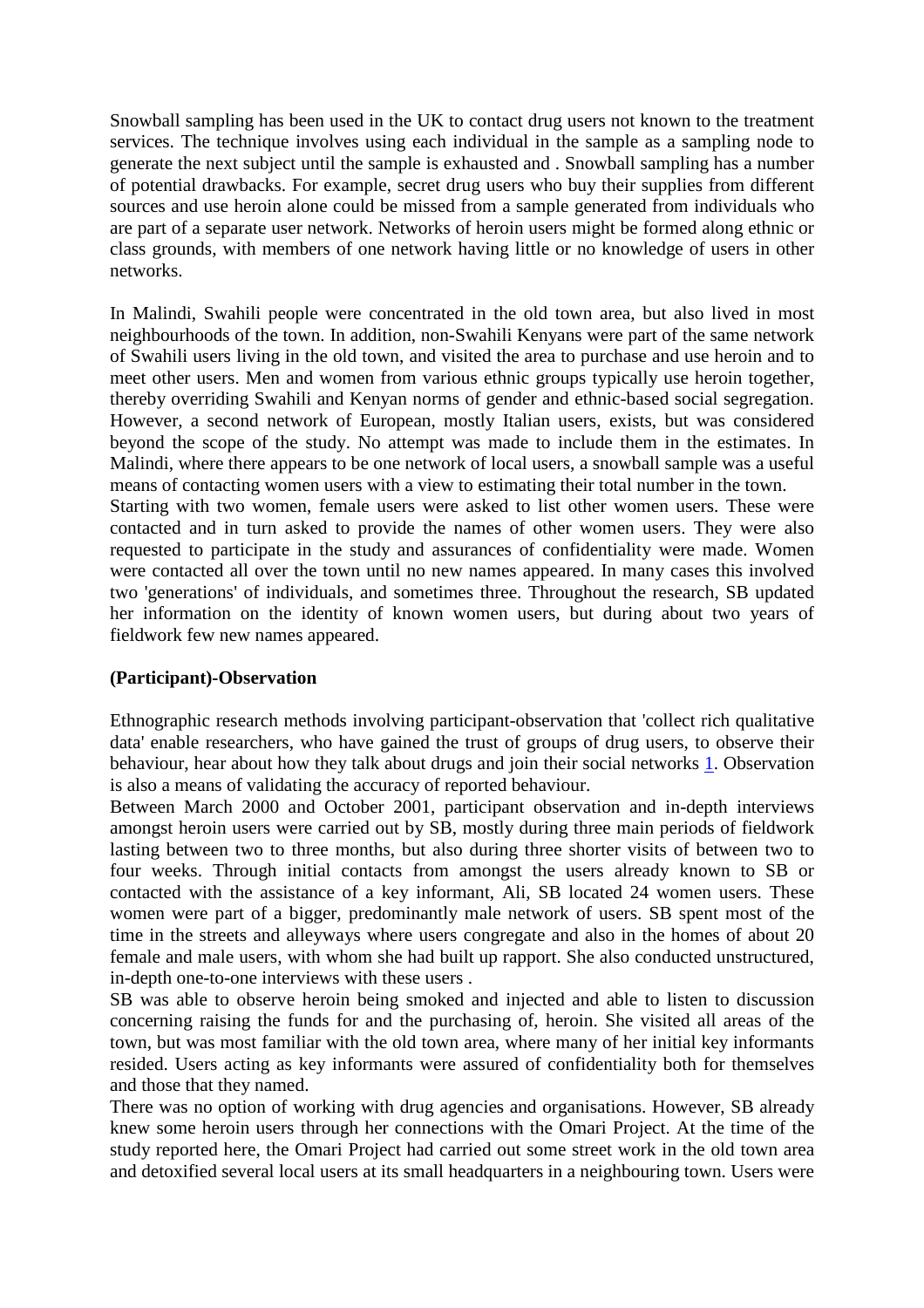aware that SB was a member of the Omari Project and that a free residential service was opening shortly or had recently opened. Although SB explained that the study had no direct connection to the intervention activities of the Omari Project, users perceived her as somebody interested in their problems and who might be able to provide assistance. Simmons and Koester report a similar situation in the US. Hence, SB was seen as a non-threatening, non-drug user and unlike Moore in urban Australia, there was never any question that she should be a participant rather than a mere observer of heroin or any other drug use. As a woman in her forties SB was the same age as the parents of many of the users. Crucially, certain key users who enjoyed high status amongst their peers would vouch for her Those users who chose to talk to SB about their lives seemed to see her as a safe listener and keeper of secrets.

### **Estimates of User Numbers and Injectors**

Estimate of the total number of heroin users Malindi was 600 in the year 2000. This estimate was made after considering the lists produced by the male users for the old town area, and also taking into consideration the reported similar concentrations of users in three other neighbourhoods of the town. We traced or were informed of 26 women users in the town. The number of hidden and therefore uncounted female users is difficult to access, but is probably small. Hence, there were an estimated 30 women heroin users living in the town in 2000. During the two years of fieldwork, the number of about 25 known women users remained constant: although some female users died, moved away, went to prison or stopped using, they were replaced by others starting heroin use or moving into the area. Internationally, women form a minority of those in touch with drug services, and there are estimated to be far fewer women than men using heroin

The assessments also included estimates of the proportion of heroin users who injected. The first male key informant approached estimated that 80% of users in the town inject. Of the 15 named women users on the list provided by one women user, nine women were injecting and six were using by 'cocktail' (heroin mixed with cannabis) or 'joint' (heroin mixed with tobacco). The user who provided the list, a 'cocktail' user who had never injected, expressed shock at the high proportion of injectors on her list. Like most users, she perceived injecting to be more harmful than other modes of administration.

Hence, the percentage of injectors is difficult to estimate. According to the key informants in 2000, over half of users are injectors. However, such informants were long-term users who were likely to know other long-term users who had moved from smoking to injecting. New people are constantly being recruited to the ranks of heroin users and in this setting the vast majority of them do not start out as injectors. The estimated proportion of injectors, based on the multiple sources of data, was 50% in the year 2000.

Since 2000, there is nothing to indicate that the number of heroin users living in the town is decreasing. The price of a sachet of heroin has remained stable at KSh100 (approximately US\$1.3). In 2003, outreach work carried out located groups of new users concentrated in a suburb of the town where recent migrants congregate, an area which is also home to a prominent family of drug dealers. Most of the new users were heroin smokers, yet to make the transition to injecting..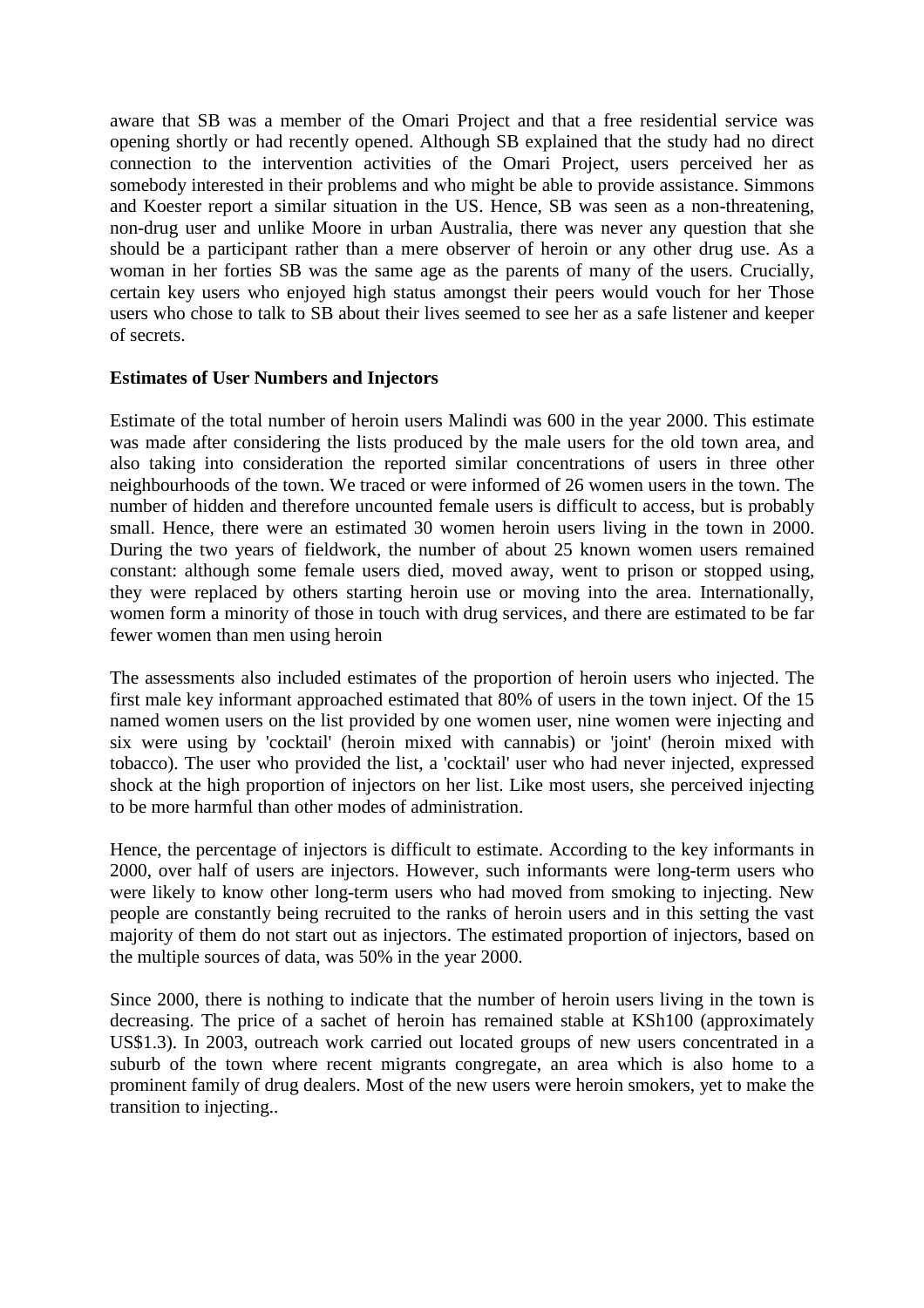# **Heroin Injecting Culture**

It was that found that the terminology used by members of the sub-culture of heroin users changes rapidly, so outsiders cannot readily gain entry to this group. The ability to converse in this semi-secret language confers an insider status. The use of obscure terminology also assists heroin users in conducting their illegal and socially sanctioned activities within the midst of mainstream society. Heroin users in this Kenyan setting use a mixture of Swahili and English loan words to talk about injecting in particular and heroin use in general. Most of these terms are slang and are not readily understood by Swahili-speakers who are not part of the heroin-using sub-culture. However, some terms such as 'junkie', 'shoot' or 'shooter' are understandable to drug users throughout the English-speaking world. Other terms are common to networks of heroin users within East Africa. Indeed, many words, such as *tapeli* ('scam') seem to originate from mainstream Tanzanian dialects of Swahili and have been diffused into Kenyan drug slang. Other terminology, such as *kubwenga* meaning 'to inject', or *noma* meaning 'a bad or dangerous incident' (such as being chased by the police), appears to be specific to the speech of heroin users at the Kenya Coast. However, such terms are likely to spread quickly into general street talk

### **Injecting practice**

Heroin users in Malindi have developed techniques and social protocols of injecting. In late 1999, when many users in the town moved from chasing 'brown sugar' to injecting 'white crest', one man was said by informants to have taught injection techniques for a fee. When interviewed he confirmed his 'teacher' role, adding that he now regretted being party to a change in heroin use that increased harm to users.

As users switched to injecting, many paid the fee and learnt how to inject themselves. Others remained dependent on 'doctors', users who inject others for a fee. Being a 'doctor' confers status and can be a source of easy money. Users who cannot inject themselves report having to raise the money to purchase heroin as well as an additional KSh40–50, representing about a 50% mark up on the price of the drug. Users report that a 'doctor's' services are paid for in cash and not in the form of a share of the heroin to be injected.

### **Injecting equipment**

Needles and syringes are available to users in a few local pharmacies for between KSh5–10. Combined syringes and needles, designed for single use are not available and separate barrels and needles are purchased. Needles are large gauge 'blue' or 'green' needles. Their large size means that they are not ideal for injecting into small veins. Damage to veins, usually seen after several years of injection in the UK, was widespread among those who had been injecting for less than 6 months. This accelerates a move towards use of other injecting sites e.g. small veins in hands and feet, and sites in the groin where veins are in close proximity to an artery. These carry greater risks for the injector.

Most injectors use the same equipment to inject more than once, with some reporting using needles that have become rusty from being stored in damp hiding places. In addition, repeated use blunts the needle and eventually causes jamming of the syringe . Injecting technique and sites.

'White crest' used for injection is usually mixed with cold tap water. One or more sachets of one tenth of a gram of heroin are placed in the syringe. The required amount of water is drawn into the syringe and the solution shaken and examined for colour and to see that the 'white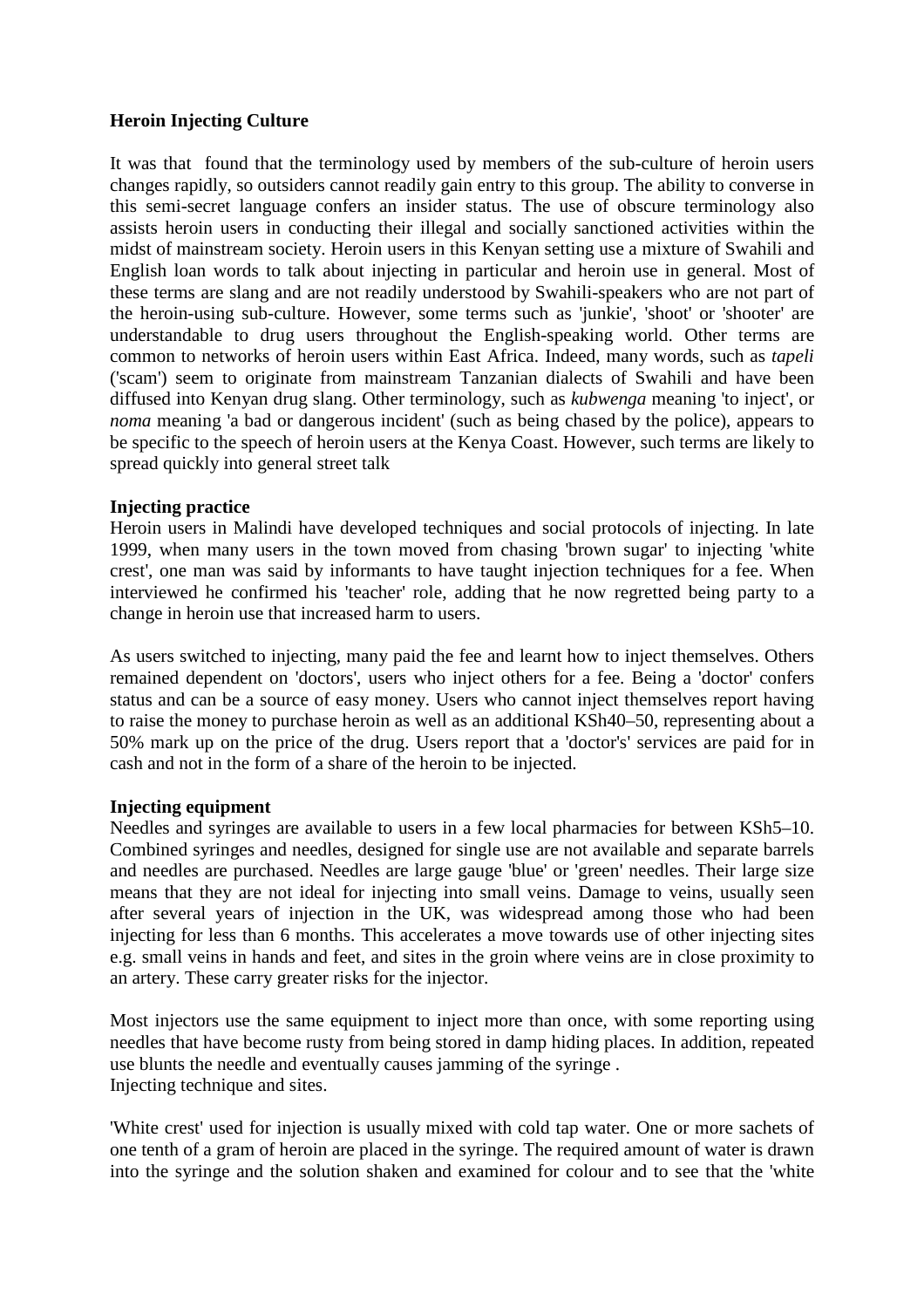crest' has dissolved. If the user is injecting into the arm, a piece of string or rubber, or a belt or headscarf is tied round the upper arm as a tourniquet. Once the user finds a vein the needle is pushed in, the pump of the syringe is drawn back so that it fills with blood. The tourniquet is untied. Heroin is not always injected into the arms. Other injection sites amongst this group that I have observed are the legs, feet and backs of hands. Users also report injecting into the neck, near eyebrows, the groin area and the penis.

Users 'flush' a number of times. This procedure involves drawing blood back into the syringe and 'flushing' it back into the bloodstream. When asked, users have differing views on 'flushing'. Some say that it is best to flush several times, but that excessive flushing is damaging to the veins and smacks of desperation. Users will talk disparagingly of their friends who flush too many times while claiming that they themselves 'only flush two or three times'. Others claim that it is fine to flush as often as 'feels right'.

## **Getting, storing and disposing of needles and syringes**

Needles and syringes are sold in Kenyan pharmacies for less than \$0.10. However, some pharmacy salespeople refuse to sell injecting equipment to those they suspect are using illicit drugs. In Malindi, possession of used needles and syringes can lead to prosecution. Therefore, weighing up the relative risks of misplacing injecting equipment, another person borrowing it or using it because they mistake it for their own, as opposed to the danger of arrest for its possession, leads many injecting drug users (IDU) to decide not to carry injecting equipment on their person. Few IDU buy new equipment each time they use heroin, but conceal needles and syringes in locations where drugs are consumed. Six or seven identical, unmarked syringes secreted under the eaves of a house near a major using location. SB has also watched one man wrapping his equipment in an old plastic bag and concealing it in weeds at the side of the path near his house. This policy may indeed be prudent. One informant explained how he was once chased by the police and subsequently arrested. The evidence against him was two sets of needles and syringes that the Police found concealed it was argued that many people had access to the garden and there was no way of proving that they belonged to him. Of course, in other settings, blood tests or finger printing would have established ownership. Used needles and syringes litter the floors of spaces frequented by injectors. One concerned old town resident collected a bag filled with discarded injecting equipment and left it on the doorstep of the main pharmacy supplying needles and syringes at that time. Nevertheless, many users display an almost complete lack of concern about the disposal of injecting equipment for which they have no further use. They are tossed into the grass beside a busy thoroughfare and throw them out of the windows of their homes.

# **'Partners'**

Many users pair up with a 'partner' to raise cash, hang out and use together in a fashion similar to the strategies of Puerto Ricans living in the USA In Malindi, as elsewhere, for women who usually earn money through sex work, having a male partner can be a useful security measure. Mixed pairs are sometimes, but not always, sexual partners. Yet, the relationship is not primarily a sexual one, but is focussed on pairing up to support each other in the mutual aim of getting and using heroin, and same sex partners are numerous. Usually both partners are either smokers or injectors. If the pair are injectors, they may inject each other with the same or separate injecting equipment. Users all claim to, and appear to have, their own equipment.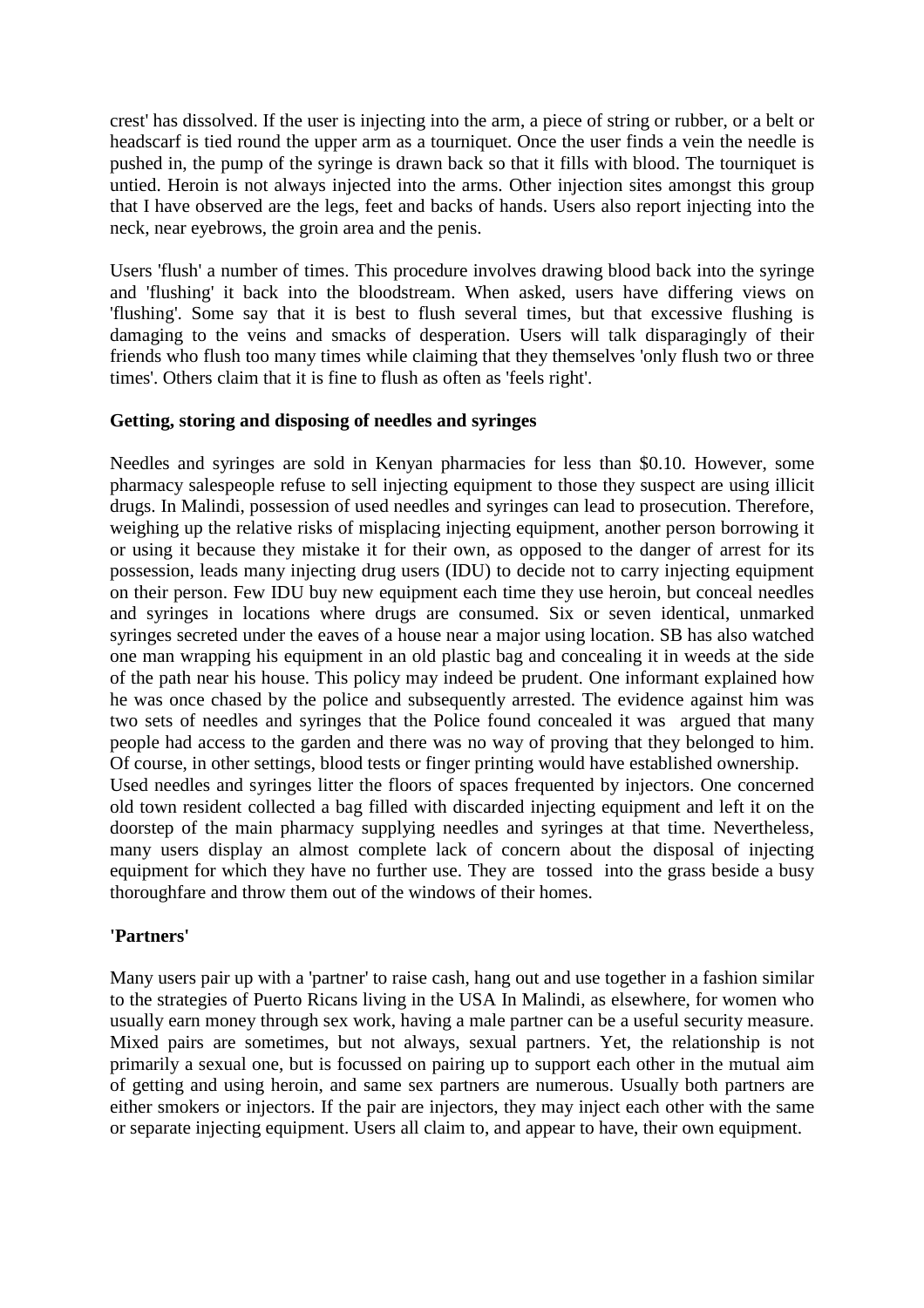# **Injecting**

A young heroin smoker earned money as a sex worker and was frequently involved in violent quarrels with other users and her family. Often, she raised money and used alone, although she sometimes paired up with an older woman. A detailed description of her injecting practice is provided elsewhere .Below is edited field notes illustrating the ways that her injecting was becoming out of control.

## 27.4.00

The girl was seen one morning waving a syringe around in the street and complaining that she has been sold whitewash. I saw Munira later and she confirmed the story about injecting whitewash. She explained that she did not bother to check the colour after adding water because she was in a hurry. When she got a vein, she pulled the syringe so got blood, but it would not push in. At home they gave her 100 Shillings to buy more heroin.

#### 11.5.00

Even other users are particularly concerned about her. When talked to her, she developed a breathing problem and complaining of pain in her ribs. She is now resorting to injecting in the palm of her hand.

### 12.5.00

She once folowed someone to the premises of the main dealer, asking him to inject her in a ruined house nearby by the light of a candle. He told me the story and said that he refused. 15.5.00

She was almost caught injecting in the morning. She saw the policeman coming and stuck the syringe inside her blouse making her bleed.

The following year she was arrested on a theft charge and a used syringe was found hidden in her hair. The theft charges were eventually dropped against her when it emerged that she was merely collecting her fee for sex work from her client who was still sleeping. Nothing more was heard about drug charges.

### **Sharing**

Although most Malindi users possess their own needles and syringes, sharing of injecting equipment occurs, as it is common amongst IDU in other settings .Sharing can occur in a number of different ways, but does not appear to be perceived as a routine practice in Malindi. Independently of each other, several users explained the mechanism for sharing out a onetenth measure of heroin. The powder is mixed with water and shaken in the syringe. The share, proportionate to the amount of money paid, is decanted into the plastic needle cover. It may then be drawn up into a second syringe. It was further sought how injectors share one sachet of heroin. He replied that with injecting as opposed to smoking, sharing one sachet is not done much. If it became necessary to share one sachet between two injectors, one sachet is put in the syringe, the water added, and then shares proportionate to the amount of money contributed are measured out into a second syringe belonging to the other person. Alternatively, the solution is put back into the original syringe once the other user has injected and rinsed out the equipment after use. The degree of safety or risk to HIV exposure will, of course, depend on a number of factors, including whether there are one or two sets of injecting equipment used, and if the equipment is new. These procedures are similar to the 'back loading' and 'frontloading' procedures described by injecting drug users in European and American settings.

Whilst these heroin users are aware that there may be health risks associated with sharing, they often seem to under-estimate the potential dangers and are vague about the illnesses that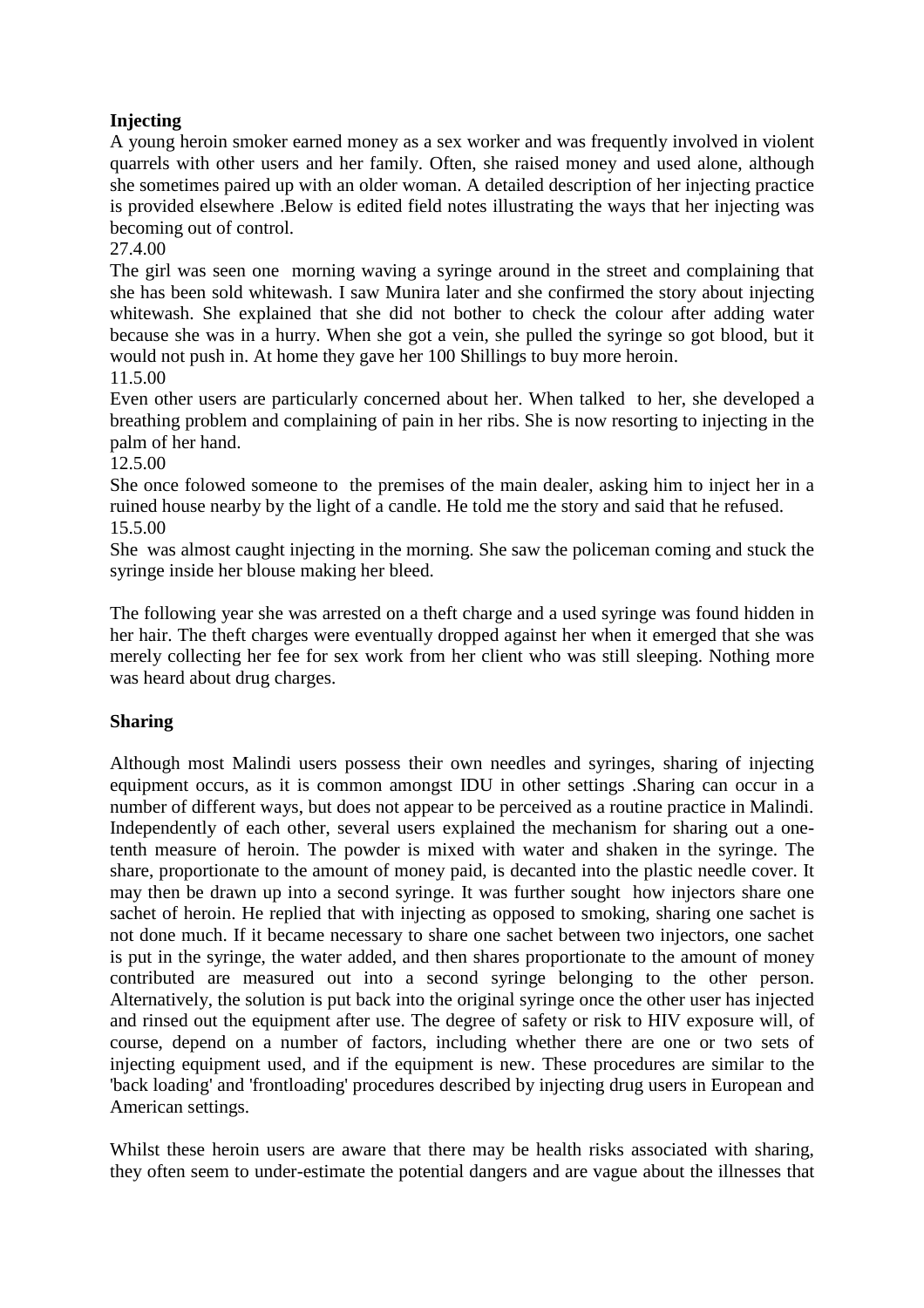can be transmitted through injection sharing. For example it was asked why people did not like injecting together. The reply was that it was because of the illnesses they could catch from sharing equipment. When asked what these were, it was mentioned 'AIDS, pneumonia, scabies, ringworm and problems inside the body'.

Although there has been no systematic campaign to inform them of the dangers of sharing equipment to inject illicit drugs, there have been a number of national AIDS prevention campaigns highlighting the possible dangers of acquiring HIV from used needles and syringes. Indeed, the ease by which injecting equipment can be purchased in private pharmacies is linked to HIV prevention initiatives. Over the years during counselling sessions, efforts effort has been made to point out the dangers of injecting.

## **Precautions**

The users come were found to come from a wealthy background in the Kenya highlands and were better educated than most heroin users in the town. For instance , one lady had formerly owned a business, but had fallen on hard times. For the last couple of years she had lived with a friendi, who had until recently been a successful dealer. The friend described herself as a 'junkie' but took various measures in an attempt at discretion. Hence, for a period of time in 2000 she always injected into her legs, so as to avoid having track-marks on her arms. The trade off was sores and wounds on her ankles. By July 2000, he was injecting into her arms, but with great difficulty. When asked about injecting practices, she confirmed what her friend had previously told me. When she was using with her friend in his family home one of them would agree to mark the syringe by burning the end, so that they knew whose was whose. The problem was that his friend's two brothers were also using in the family home and they could not be sure if they had used their syringes. However, she tried to hide them in places where they would not be found, and anyway, usually bought new ones everyday – others were put aside for standby in case the pharmacy was closed. She said that sometimes people asked to use her syringe after her – she told them she had AIDS, but they would reply that it did not matter. She said that people generally had their own syringes, but did not know if they marked them to distinguish them from others.

### **Social status and injecting**

Injectors tend to be long-term users with high consumption levels. High consumption of heroin confers status, but only if used in a controlled fashion. Users should be able to raise or acquire money and drugs easily, have autonomy and avoid public displays of heroin use that indicate loss of self-control. Once the money to buy heroin is raised, it is preferable to have sufficient funds to buy one's own supplies without resorting to sharing with others, and also be able to inject oneself in a comfortable setting. High status users tend to inject themselves at home or at a friend's place. Some users are homeless and sleep on verandas, or in boats on the beach. Amongst homeless users, heroin use takes place in other locations, such as a derelict house or sometimes on the streets in the open. Injecting at home avoids inconvenience and reinforces the message that one has a home. Using alone denotes that one has sufficient funds, and is therefore status enhancing, while not having one's own injecting equipment and borrowing or stealing from another user denotes a lack of control over one's life and a lack of autonomy

Many users who inject in semi-public settings are embarrassed by their injecting practices, perhaps sharing the widespread general aversion to needles and syringes or perhaps, because according to their own local knowledge, injecting denotes a deeper level of dependency than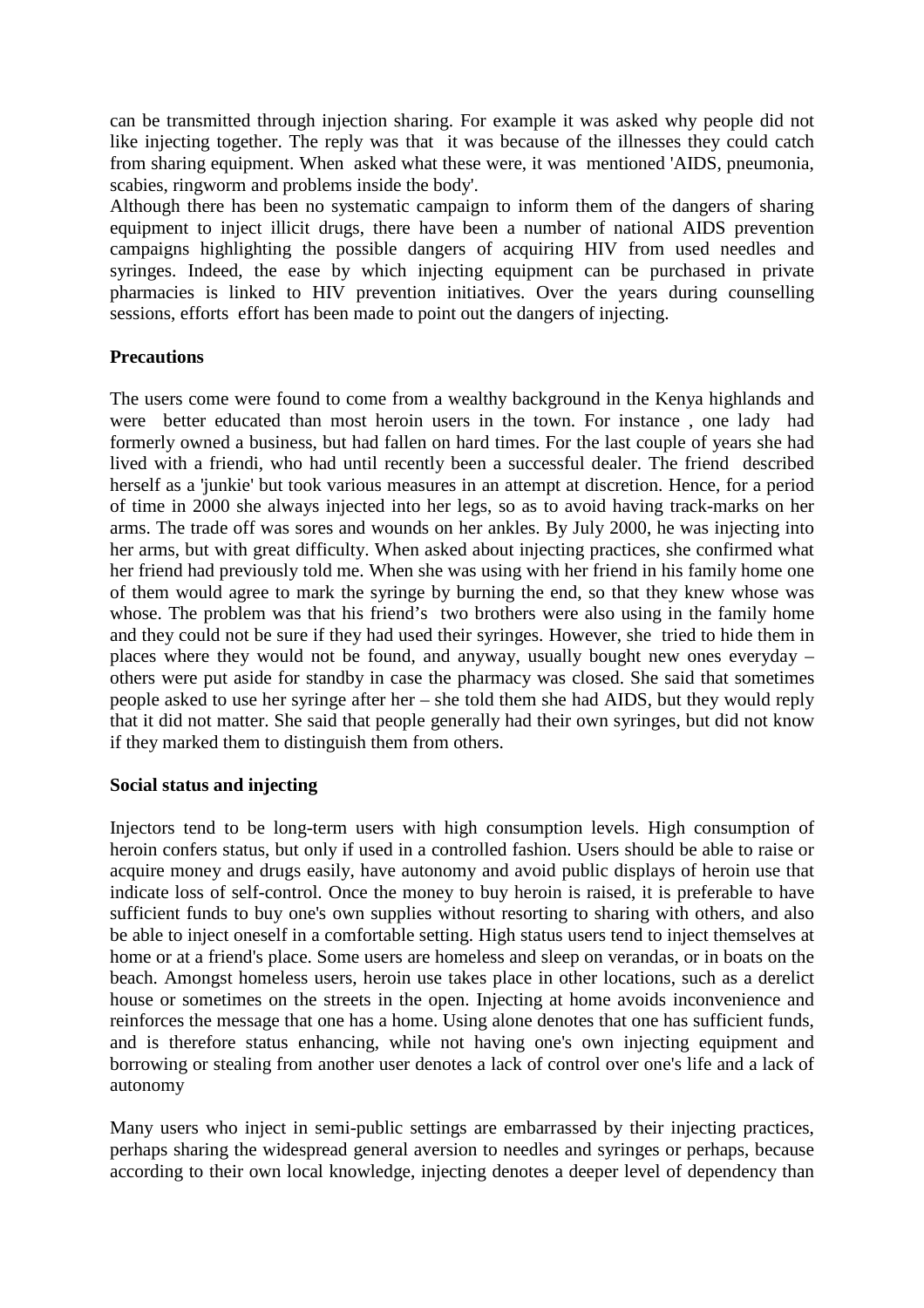smoking. This embarrassment or shame concerning injecting practices is far from unique. On the other hand, some users, seek out opportunities to inject in public settings or walk around the neighbourhood with a syringe sticking out of their arms. This public display is not status enhancing because it denotes a lack of self-control. Sitting or standing in the semi-conscious state (*kuyoyoma*) in a public place, is a practice that is looked down upon by many users.

By 2003 only one pharmacy in Malindi would sell needles and syringes to heroin users. There have been a number of deaths of Malindi users, all injectors or ex-injectors. Nevertheless, it can be expected that the majority were sufferers of AIDS. Although in Malindi, the subject of HIV and AIDS remains 'taboo' amongst users and non-users alike; those who shared injecting equipment with now deceased members of their network have expressed their fear and despair to members of the Omari Project that they are also HIV positive.

### **Discussion**

The permutations of sharing injecting equipment with single or multiple partners within different venues, such as the home, public spaces or a shooting gallery have implications for the spread of HIV. In Europe and North America much work on HIV awareness has been carried out, and most IDU are aware that sharing injecting equipment is a very risky activity. However, sharing continues to occur, particularly between sexual partners and when a user is suffering from heroin withdrawal. Nevertheless, the easy availability of new needles and syringes through needles exchanges has done much to reduce levels of sharing equipment.

The situation in Kenya is different.

There is limited awareness of the dangers of HIV infection from sharing injection equipment, and limited access to new or clean equipment. The widespread injection of heroin is a recent development, yet injecting practices have acquired social significance. This new culture of injecting heroin and the developing protocols of sharing have implications for the transmission of HIV. While high status individuals sometimes help out other users who are in withdrawal by providing a few free puffs of heroin, they would not routinely allow their equipment to be used or to share injected heroin with others. This emphasis on individual use, as opposed to sharing heroin and injecting equipment, is an aspect of mainstream Kenyan life where individual effort and enjoyment of the fruits of personal endeavour are the dominant survival strategy.

Heroin use in Coastal Kenya should be recognised as part of the process of economic and cultural globalisation. Although large scale trafficking in heroin between South Asia and East Africa is a recent phenomenon dating from the late 1970s, there is a long history of contact between nations bordering the Indian Ocean. In Kenya, heroin use is spreading to smaller towns and even remote villages. Hence, 'drug abuse' is reported to be 'rampant' in Mbajumwali a small village on Pate Island within Lamu District on the North Kenya coast. This newspaper report confirms that heroin is easily available in Mbajumwali and the nearby bigger village of Kizingtini.

In other settings, the easy availability of new needles and syringes through needle exchanges has done much to reduce levels of sharing equipment, but this opportunity has not been available to injectors in Kenya. Studies from other parts of the world demonstrate that needle exchanges can reduce the transmission of HIV and other blood borne diseases but that needle exchanges are most effective when part of 'an integrated set of diverse preventive measures' as has been applied in Australia. Indeed, some studies in American and European cities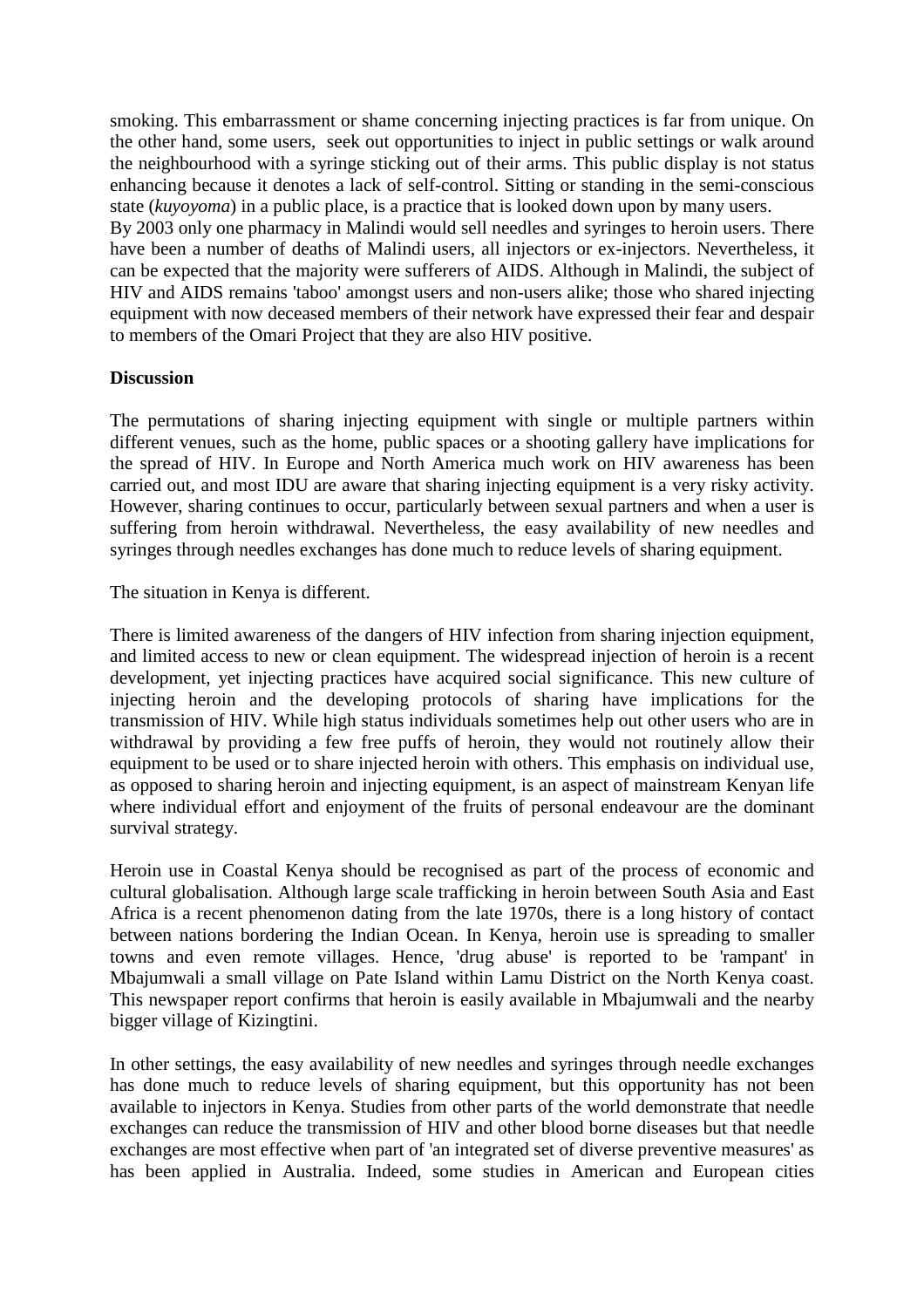demonstrate that needle and syringe exchanges have not prevented rises in HIV and Hepatitis B and C infections; such rises occurring among drug injectors in Vancouver Montreal and Amsterdam. The reasons for the failure in prevention of HIV and Hepatitis B and C were the dilution of the impact of needle exchange schemes, due to an inadequate volume of syringes supplied (especially where cocaine injection was widespread as in Vancouver), insufficient focus on the risks of sharing injection paraphernalia, little impact on sexual behaviour and a non-interventionist ethos.

Developing needle exchange services in Kenya carries a clear responsibility to learn from such research. The findings of these studies indicate that the provision of adequate supplies of injecting equipment must be coupled with an interventionist ethos, whereby risk behaviour is reviewed regularly with injectors and strategies are developed to minimise these. This challenge is both exciting and immense.

## **Conclusion**

## Towards a Regional Response

It was found 44.9 % of heroin users in Nairobi had been or were injectors. In addition, 'white crest' is widely available in Nairobi and injection techniques are similar to those observed at the Coast Kenyan heroin users and development workers report that heroin is even more widely used and easily available in Nairobi and Tanzanian cities such as Zanzibar, Arusha and Dar es Salaam, than at the Kenyan Coast. The recent study from Dar es Salaam, Tanzania indicates that injecting drug use is widespread in the Tanzanian capital. Similarly, the 2001 assessment of drug use in Tanzanian towns found injecting drug use to be a matter of serious concern and advocated the setting up of needle and syringe exchange programmes. However, injecting drug use in Tanzania extends beyond the areas assessed in the 2001 situational analysis. For example, anecdotal reports by the Zanzibar Youth Forum (personal communication) indicate that rates of injecting are higher on the more remote island of Pemba than in Zanzibar town (the islands of Pemba and Unguja comprise Zanzibar, which is also the name of the main town on the island of Unguja).

Heroin users at the Kenya Coast, as elsewhere within the region, lack information about the dangers of injecting, the risks of sharing needles and syringes and unprotected sex. Odek-Ogunde has called for harm reduction measures and notes that 'the presence of IDUs in Kenya creates a three fold risk: the escalation of injection drug use, the potential of exacerbating the HIV/AIDS situation, and the creation of a source for other drug-related damage

Coastal Kenyan heroin injectors share injecting equipment and have sex with each other as well as with non-users. Their risky behaviour takes place in a setting where about 20% of the general population are estimated to be HIV positive The need for harm reduction initiatives amongst this high-risk group is clear. The findings of the study in Nairobi, which show that 1 in 2 injectors interviewed is HIV Positive, demand an urgent response Heroin users lack information about the dangers of injecting, of sharing needles and syringes, and of unprotected sex. Most East African towns have a lively sex industry and indeed the vast majority of women users work in this field.

Best practice from around the world demonstrates that HIV prevention through harm reduction measures should continue to target 'high risk groups' even when the epidemic has moved into the general population

In November 2003, the funding was obtained from the UK Community Fund to open a dropin centre in Malindi where harm reduction strategies, including needle exchanges will be